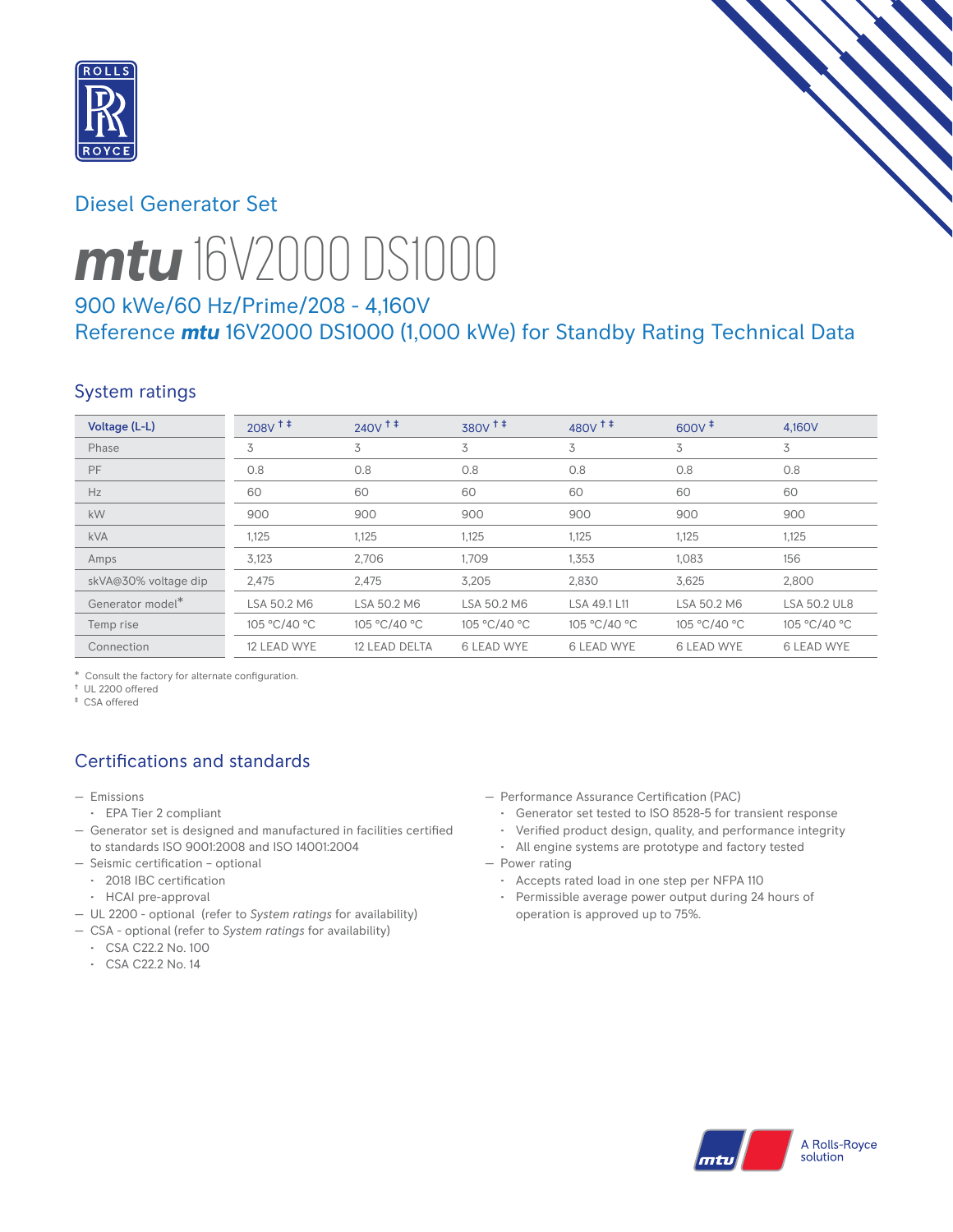## Standard features \*

- Single source supplier
- Global product support
- Two (2) Year/3,000 Hour Basic Limited Warranty
- 16V2000 diesel engine
	- 35.7 liter displacement
	- Common rail fuel injection
- 4-cycle
- Complete range of accessories
- Cooling system
	- Integral set-mounted
	- Engine-driven fan

# Standard equipment \*

#### Engine

- Air cleaners
- Oil pump
- Oil drain extension and shut-off valve
- Full flow oil filter
- Closed crankcase ventilation
- Jacket water pump
- Inter cooler water pump
- Thermostats
- Blower fan and fan drive
- Radiator unit mounted
- Electric starting motor 24V
- Governor electronic isochronous
- Base structural steel
- SAE flywheel and bell housing
- Charging alternator 24V
- Battery rack and cables
- Flexible fuel connectors
- Flexible exhaust connection
- EPA certified engine

#### **Generator**

- NEMA MG1, IEEE, and ANSI standards compliance for temperature rise and motor starting
- Sustained short circuit current of up to 300% of the rated current for up to 10 seconds
- Self-ventilated and drip-proof
- Superior voltage waveform
- Digital, solid state, volts-per-hertz regulator
- Brushless alternator with brushless pilot exciter
- 4 pole, rotating field
- 105 °C maximum prime temperature rise
- 1-bearing, sealed
- Flexible coupling
- Full amortisseur windings
- 125% rotor balancing
- 3-phase voltage sensing
- $\pm$  0.25% voltage regulation no load to full load
- 100% of rated load one step
- 5% maximum total harmonic distortion
- Generator
	- Brushless, rotating field generator
	- 2/3 pitch windings
	- AREP supply to regulator
	- 300% short circuit capability
- Digital control panel(s)
	- UL recognized, CSA Certified, NFPA 110
	- Complete system metering
	- LCD display

#### Digital control panel(s)

- Digital metering
- Engine parameters
- Generator protection functions
- Engine protection
- CANBus ECU Communications
- Windows®-based software
- Multilingual capability
- Communications to remote annunciator
- Programmable input and output contacts
- UL recognized, CSA certified, CE approved
- Event recording
- IP 54 front panel rating with integrated gasket
- NFPA 110 compatible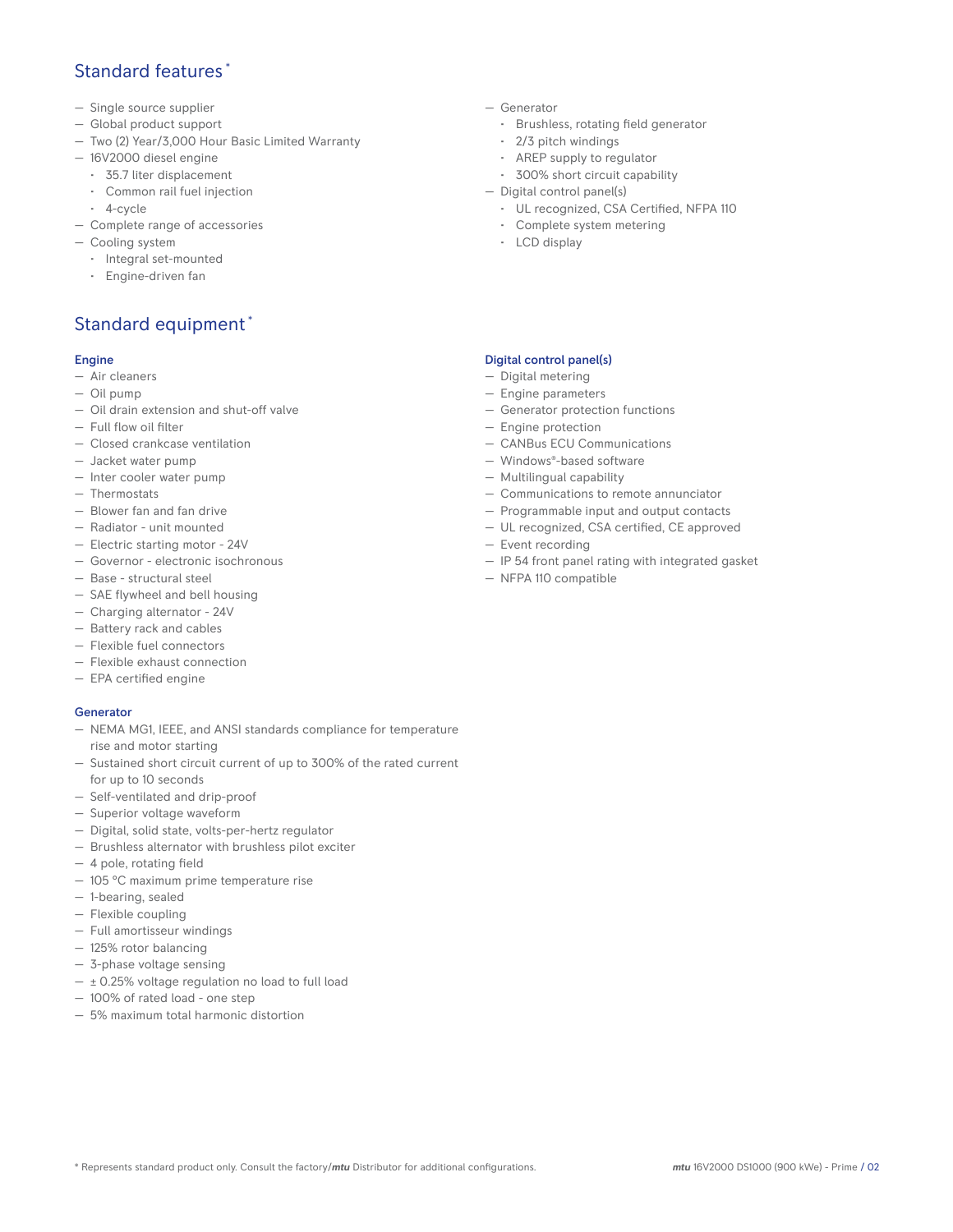# Application data

#### Engine

| Manufacturer                         | mtu                           |
|--------------------------------------|-------------------------------|
| Model                                | 16V2000G26S                   |
| Type                                 | 4-cycle                       |
| Arrangement                          | $16-V$                        |
| Displacement: $L$ (in <sup>3</sup> ) | 35.7 (2,179)                  |
| Bore: cm (in)                        | 13.5(5.3)                     |
| Stroke: cm (in)                      | 15.6(6.1)                     |
| Compression ratio                    | 16:1                          |
| Rated rpm                            | 1.800                         |
| Engine governor                      | electronic isochronous (ADEC) |
| Maximum power: kWm (bhp)             | 998 (1.338)                   |
| Steady state frequency band          | ± 0.25%                       |
| Air cleaner                          | dry                           |
|                                      |                               |

## Liquid capacity

| Total oil system: L (gal)             | 114(30.1) |  |
|---------------------------------------|-----------|--|
| Engine jacket water capacity: L (gal) | 70 (18.5) |  |
| After cooler water capacity: L (gal)  | 25(6.6)   |  |
| System coolant capacity: L (gal)      | 188 (50)  |  |
|                                       |           |  |

### Electrical

| Electric volts DC                                            | 24    |
|--------------------------------------------------------------|-------|
| Cold cranking amps under -17.8 $^{\circ}$ C (O $^{\circ}$ F) | 2.800 |
| Batteries: group size                                        | 8D    |
| Batteries: quantity                                          |       |

#### Fuel system

| Fuel supply connection size    | #12 JIC $37^\circ$ male |
|--------------------------------|-------------------------|
| Fuel return connection size    | #12 JIC 37° male        |
| Maximum fuel lift: m (ft)      | 5(16)                   |
| Recommended fuel               | diesel #2               |
| Total fuel flow: L/hr (gal/hr) | 1.500 (396)             |
|                                |                         |

#### Fuel consumption

| At 100% of power rating: L/hr (gal/hr)<br>At 75% of power rating: L/hr (gal/hr)<br>At 50% of power rating: L/hr (gal/hr) | 252 (66.6)<br>186 (49.2)<br>132 (34.9) |
|--------------------------------------------------------------------------------------------------------------------------|----------------------------------------|
| Cooling - radiator system<br>Ambient capacity of radiator: °C (°F)                                                       | 50 (122)                               |
| Maximum restriction of cooling air:                                                                                      |                                        |
| intake and discharge side of radiator: kPa (in. H <sub>2</sub> O)                                                        | 0.12(0.5)                              |
| Water pump capacity: L/min (gpm)                                                                                         | 783 (207)                              |
| After cooler pump capacity: L/min (gpm)                                                                                  | 258 (68)                               |
| Heat rejection to coolant: kW (BTUM)                                                                                     | 390 (22,179)                           |
| Heat rejection to after cooler: kW (BTUM)                                                                                | 250 (14,217)                           |
| Heat radiated to ambient: kW (BTUM)                                                                                      | 93 (5,289)                             |
| Fan power: kW (hp)                                                                                                       | 49 (66)                                |
| Air requirements                                                                                                         |                                        |
| Aspirating: *m <sup>3</sup> /min (SCFM)                                                                                  | 96 (3,390)                             |
| Air flow required for radiator                                                                                           |                                        |
| cooled unit: *m <sup>3</sup> /min (SCFM)                                                                                 | 1,709 (60,350)                         |
| Remote cooled applications; air flow required for                                                                        |                                        |
| dissipation of radiated generator set heat for a                                                                         |                                        |
| maximum of 25 °F rise: *m <sup>3</sup> /min (SCFM)                                                                       | 338 (11,925)                           |
| * Air density = $1.184 \text{ kg/m}^3$ (0.0739 lbm/ft <sup>3</sup> )                                                     |                                        |
| <b>Exhaust system</b>                                                                                                    |                                        |
| Gas temperature (stack): °C (°F)                                                                                         | 495 (923)                              |
| Gas volume at stack temperature: m <sup>3</sup> /min (CFM)                                                               | 252 (8,899)                            |
| Maximum allowable back pressure at                                                                                       |                                        |
| outlet of engine, before piping: kPa (in. H <sub>2</sub> 0)                                                              | 8.5(34.1)                              |

outlet of engine, before piping: kPa (in.  ${\sf H}_{_2}$